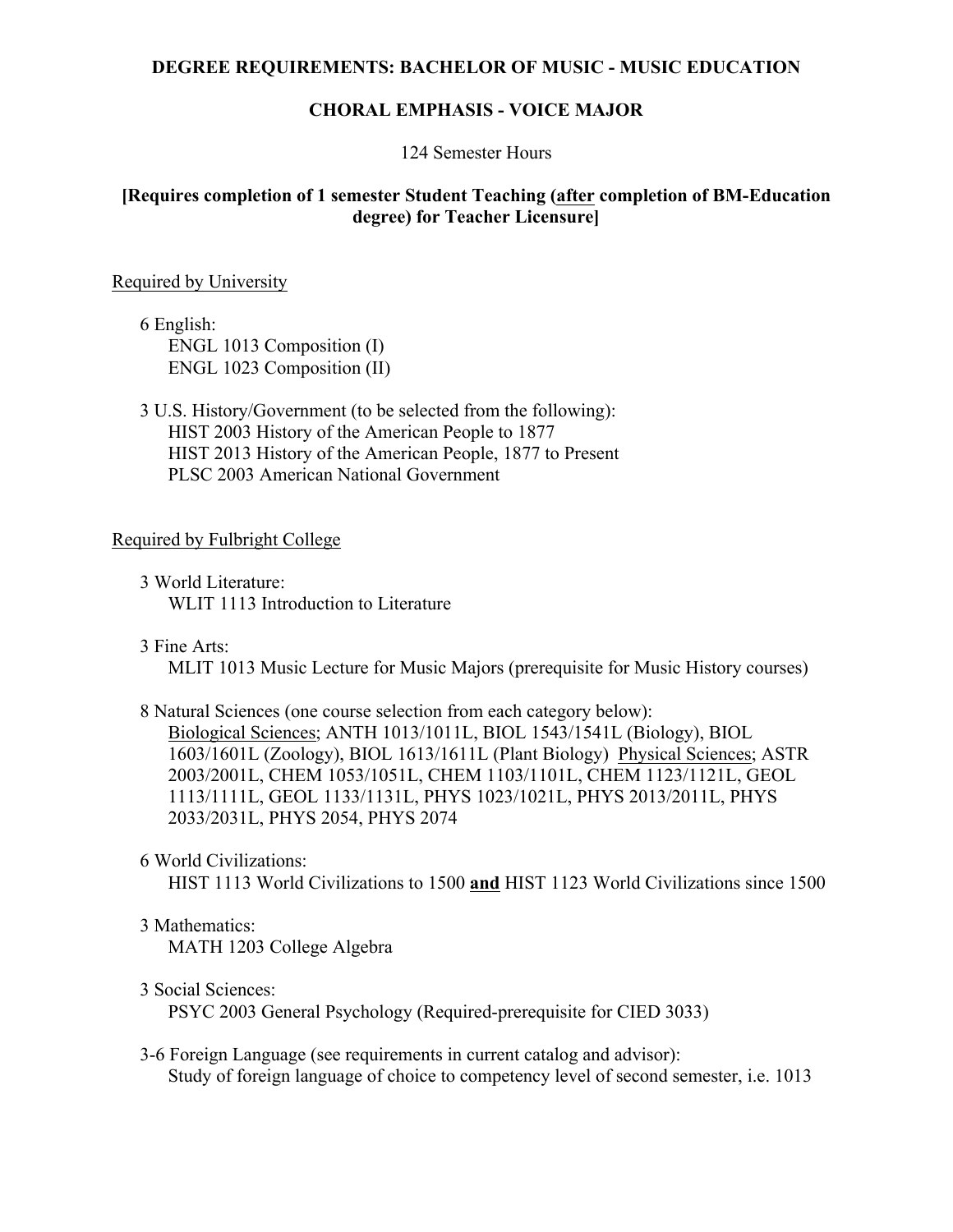Required by Music Department Theory/Aural Perception: 15 Hours MUTH 1003 Basic Musicianship<sup>1</sup> MUTH 1603 Music Theory I MUTH 2603 Music Theory II MUTH 1621 Aural Perception I MUTH 1631 Aural Perception II MUTH 3613 Form and 20th Century Techniques MUTH 2621 Aural Perception III MUTH 2631 Aural Perception IV MUTH 4612 Orchestration Class Piano: 4 hours2 MUAC 1221 Piano Class for Music Majors I MUAC 1231 Piano Class for Music Majors II MUAC 2221 Piano Class for Music Majors III MUAC 2231 Piano Class for Music Majors IV Class Instruments: 3 Hours MUAC 1371 Teaching the Beginning Percussionist MUED 2552 Class Instruction in Orchestral String Instruments Music Technology: 2 Hours (sophomore standing required for enrollment) MUAC 2111 Music Technology I MUAC 2121 Music Technology II History/Literature: 6 Hours MUHS 3703 History of Music to 1800 MUHS 3713 History of Music from 1800 to Present Applied Music (Private): 15 Hours<sup>3</sup> MUAP 110V (2 hours; one hour for 2 semesters), 210V (3 hours: 2 hours in one semester and 1 hour in one semester, one hour semesters to allow for registration of MUAC 1121, 1141, 1151 Italian, German, French for Singers) MUAP 310V (4 hours), 410V (1 hour) taken in conjunction with MUAP 3201 Recital I (1 hour) MUAP 1001 Secondary Piano (2 hours) MUAP Secondary/MUAC (2 hours): consult advisor; piano generally recommended Vocal Diction: 3 Hours4 MUAC 1121, 1141, 1151 Italian, German, French Diction for Singers Pedagogy: 2 Hours MUPD 3801 Conducting MUPD 3861 Conducting Vocal Music Ensemble: 8 Hours - to be selected from MUEN 1411, 2411, 3411, 4411 Concert Choir or MUEN 1451, 2451, 3451, 4451 Schola Cantorum